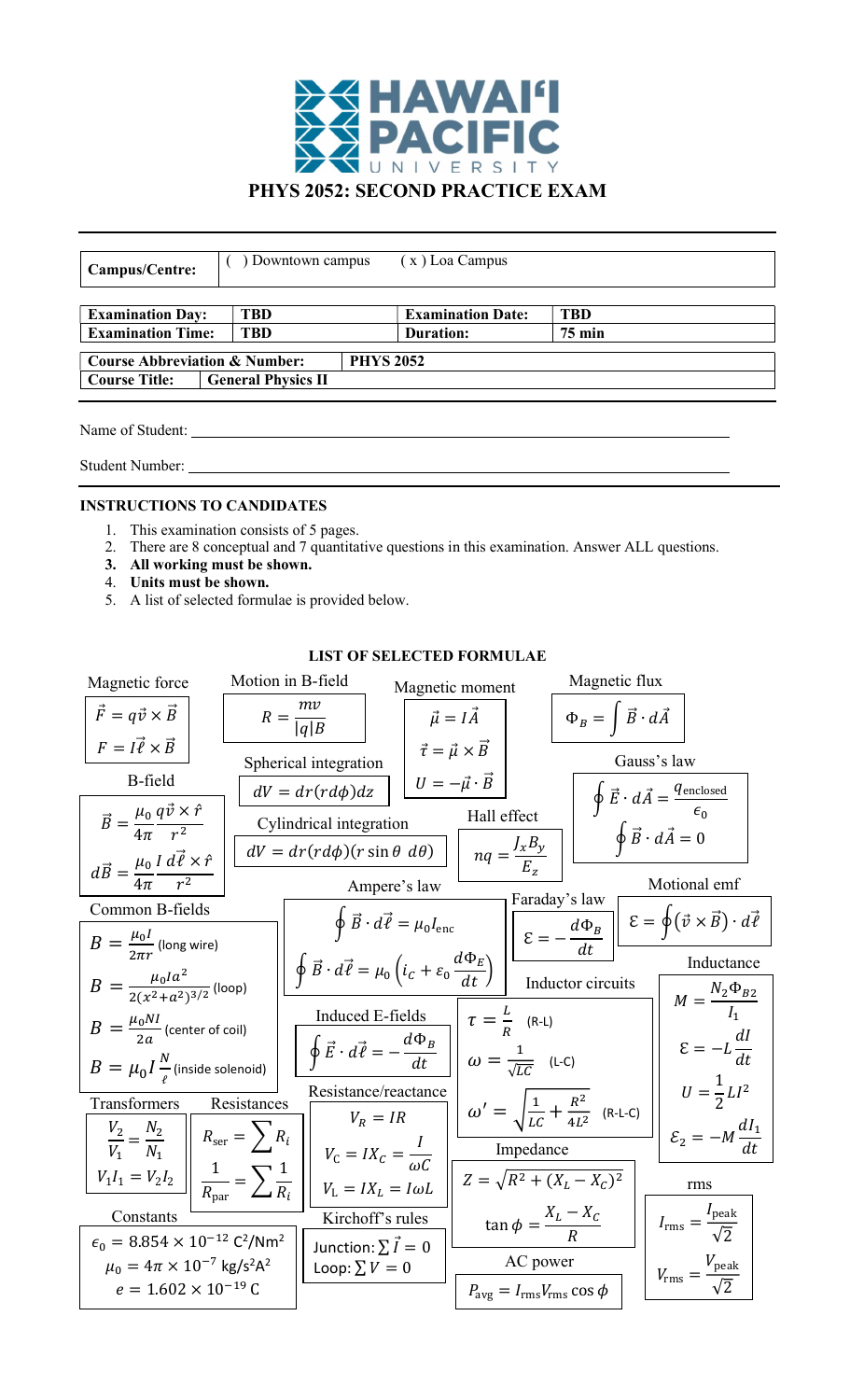| Course Abbreviation & Number: PHYS 2052 |                                         | Semester: |               |
|-----------------------------------------|-----------------------------------------|-----------|---------------|
|                                         | <b>Course Title:</b> General Physics II |           |               |
| <b>Examination Date:</b>                | <b>TBD</b>                              | Duration: | <b>75 min</b> |

Conceptual Section (Circle the correct answer)

- 1. As additional resistors are connected in series to a constant voltage source, how is the power supplied by the source affected? [2]
	- A. The power supplied by the source decreases.
	- B. The effect on the power supplied by the source cannot be determined.
	- C. The power supplied by the sources remains constant.
	- D. The power supplied by the source increases.
- 2. A rectangular loop is placed in a uniform magnetic field as shown. If a current is made to flow through the loop in the sense shown by the arrows, the field exerts on the loop [2]
	- A. A net force only.
	- B. A net torque only.
	- C. A net force and a net torque.
	- D. Neither a net force or net torque.
- 3. Assume  $I_1 = 2$  A and  $I_2 = 6$  A. What is the relationship between the magnitude  $F_1$  of the force exerted on wire 1 and the magnitude  $F_2$  of the force exerted on wire 2?  $\sim$  [2]
	- A.  $F_1 = 6F_2$ B.  $F_1 = 3F_2$ C.  $F_1 = F_2$
	- D.  $F_1 = F_2/3$
- 4. A ring with a clockwise current (as seen from above the ring) is centered directly above another ring with a counter-clockwise current. What direction is the net magnetic force on the top ring? [2]
	- A. To the left.
	- B. Downward.
	- C. To the right. D. Upward.
- $\begin{picture}(120,17) \put(15,15){\line(1,0){155}} \put(15,15){\line(1,0){155}} \put(15,15){\line(1,0){155}} \put(15,15){\line(1,0){155}} \put(15,15){\line(1,0){155}} \put(15,15){\line(1,0){155}} \put(15,15){\line(1,0){155}} \put(15,15){\line(1,0){155}} \put(15,15){\line(1,0){155}} \put(15,15){\line(1,0){155}} \put(15,15$
- 5. Consider a magnetic force acting on an electric charge in a uniform magnetic field. Which of the following statements is true? [2]
	- A. An electric charge moving parallel to a magnetic field experiences a magnetic force.
	- B. The direction of the magnetic force is always perpendicular to the direction of motion.
	- C. A magnetic force is exerted on a stationary electric charge in a uniform magnetic field.
	- D. An electric charge moving perpendicular to a magnetic field experiences a magnetic force.
- 6. Two long parallel wires are placed side by side on a horizontal table. The wires carry equal currents in the same direction. Which of the following statements is true? [2]
	- A. The magnetic field is a maximum at a point midway between the two wires.
	- B. The magnetic force between the two wires is repulsive.
	- C. The magnetic forces between the two wires does not obey Newton's third law.
	- D. The magnetic field at a point midway between the two wires is zero.
- 7. An inductor is connected across an AC source. Suppose the frequency of the source is doubled. What happens to the inductive reactance of the inductor? [2]
	- A. The inductive reactance is quadrupled.
	- B. The inductive reactance is doubled.
	- C. The inductive reactance remains constant.
	- D. The inductive reactance is halved.
- 8. An ideal resistor, inductor, and capacitor are connected in series to an AC source. What is the phase angle between the voltages of the inductor and capacitor in this RLC circuit? [2]
	- A. The phase angle is  $0^\circ$ .
	- B. The phase angle is 90°.
	- C. The phase angle is 180°.
	- D. The phase angle is 270°.

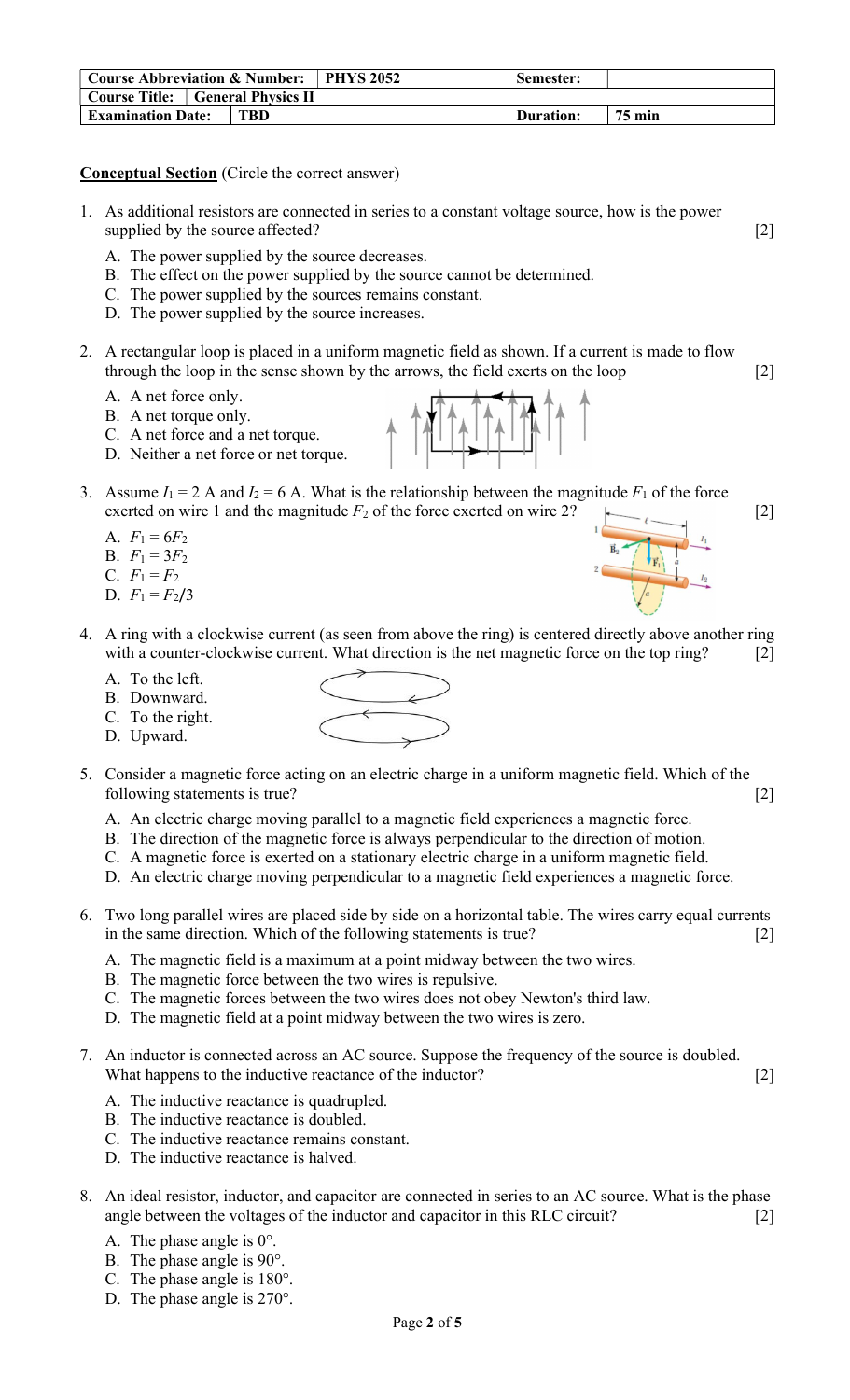| Course Abbreviation & Number: PHYS 2052 |  | Semester:  |           |               |
|-----------------------------------------|--|------------|-----------|---------------|
| <b>Course Title:</b> General Physics II |  |            |           |               |
| <b>Examination Date:</b>                |  | <b>TBD</b> | Duration: | <b>75 min</b> |

95.0 cm

## Quantitative Section

- 1. A vertical beam of particles that have charge of magnitude  $|q| = 3e$  and mass that is 12 times the proton mass enters a uniform horizontal magnetic field of 0.250 T. The beam bends in a semicircle of diameter 95.0 cm. [Mass of a proton is  $1.67\times10^{-27}$  kg]
	- (a) Determine the speed of the particles. [4]



- (c) What is the sign of the charged particles? [2] 2. The magnetic field is uniform and perpendicular to the plane of the figure, pointing out of the page. The conductor,  $(out)$ carrying current I to the left as shown, has three segments: (I) a straight segment with length L perpendicular to the plane of the  $d\theta$ figure, (II) a semicircle with radius R in the plane of the page, and (III) another straight segment with length parallel to the x-axis in the plane of the page.
	- (a) Determine the magnitude of force in line segment (I) perpendicular to the plane due to the magnetic field. [2]
	- (b) Determine the magnitude of force in the semicircle segment (II) in the page's plane due to the magnetic field. [3]

(c) Determine the magnitude of force in line segment (III) along the x-axis in the page's plane due to the magnetic field. [3]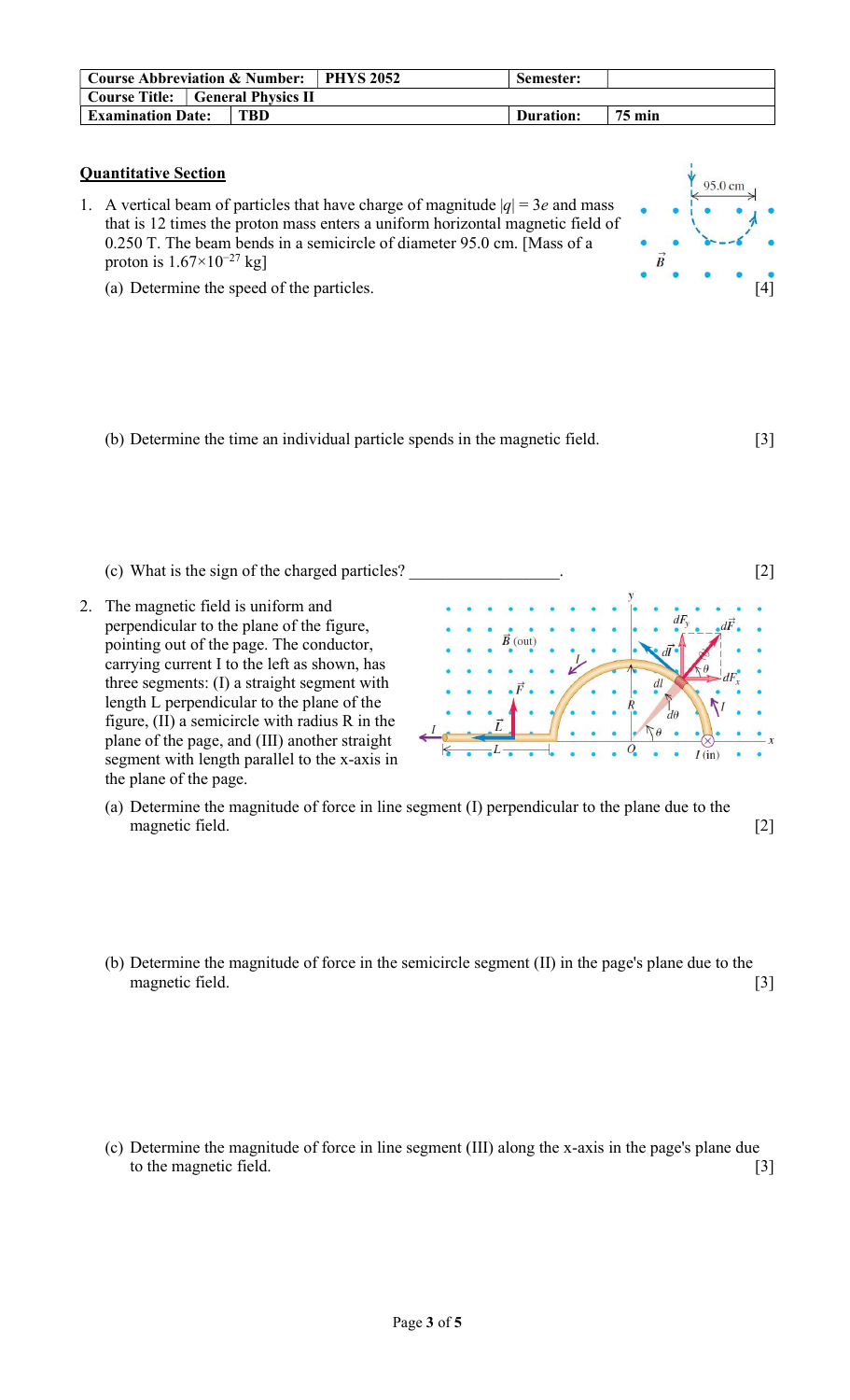| <b>Course Abbreviation &amp; Number:   PHYS 2052</b> |  | Semester: |           |               |
|------------------------------------------------------|--|-----------|-----------|---------------|
| <b>Course Title:</b> General Physics II              |  |           |           |               |
| <b>Examination Date:</b>                             |  | TBD       | Duration: | <b>75 min</b> |
|                                                      |  |           |           |               |

3. A long, straight wire carries a current I. A right-angle bend is made in the middle of the wire. The bend forms an arc of a circle of radius  $r$  as shown. Determine an expression for the total magnetic field magnitude at point P (include contributions from the both straight parts and bend of the wire). [6]

- 4. A rectangular coil of  $N = 60$  turns with side lengths of  $a = 12.0$  cm and  $b = 20.0$  cm carrying a resistance of  $R = 12.0 \Omega$  rotates in a magnetic field with an angular speed of  $\omega = 8.00$  rad/s about the y-axis. The magnetic field is oriented along the x-direction with magnitude  $B = 1.20$  T. We take  $t = 0$  to be the time when the magnetic field is in the direction normal to the plane of the rectangle.
	- (a) Determine the maximum induced emf in the coil. [4]
	- (b) Determine the maximum current in the coil. [2]
- 5. A solenoidal coil with 35 turns of wire is wound tightly around another coil with 200 turns. The inner solenoid is 20.0 cm long and has a diameter of 1.50 cm. At a certain time, the current in the inner solenoid is 0.220 A and is increasing at a rate of 2300 A/s.
	- (a) At this time, determine the average magnetic flux through each turn of the inner solenoid. [2]
	- (b) At this certain time, determine the mutual inductance of the two solenoids. [2]
	- (c) At this certain time, find the emf induced in the outer solenoid caused by the inner solenoid. [2]